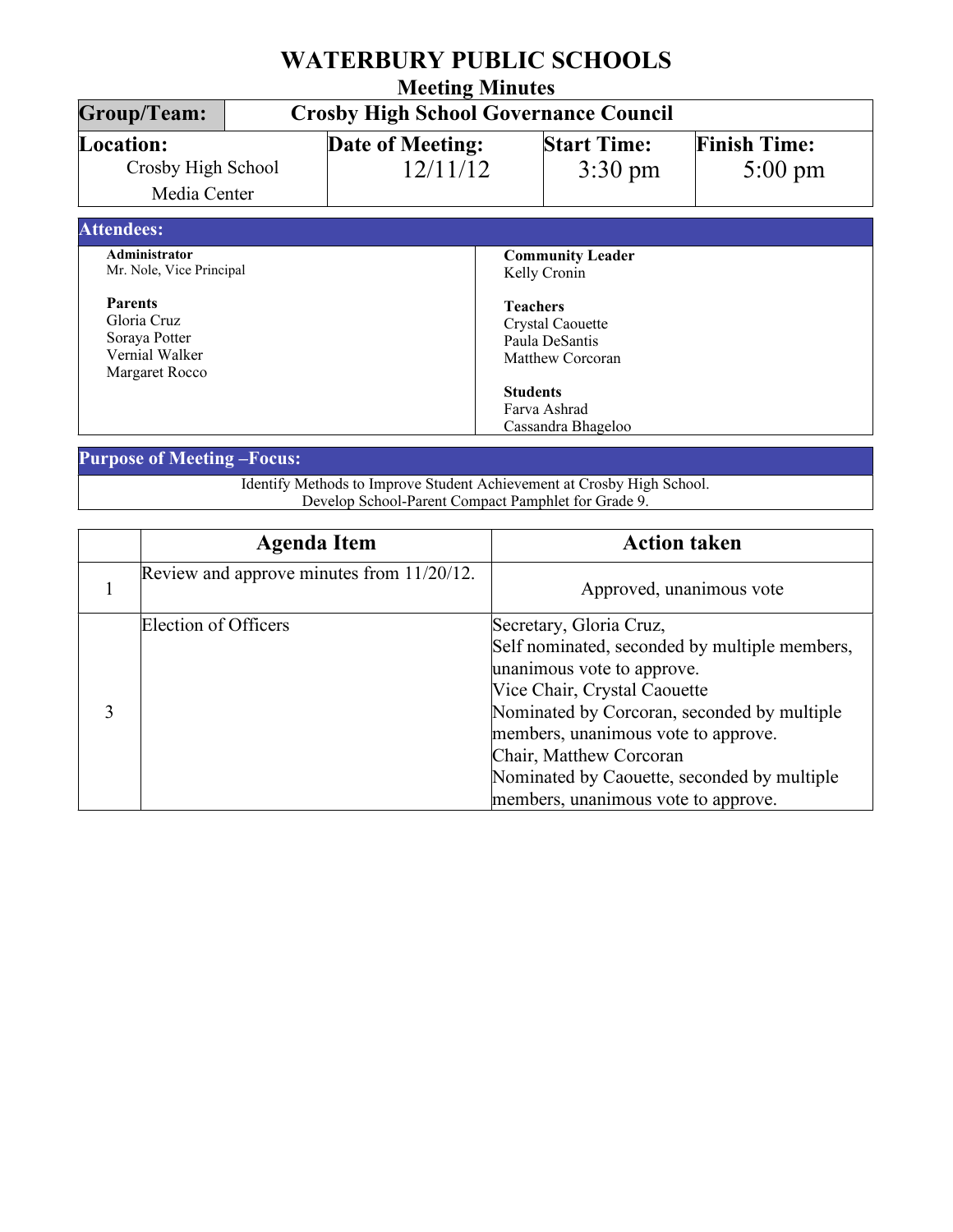## **WATERBURY PUBLIC SCHOOLS**

**Meeting Minutes**

| $\overline{4}$ | 9th grade School Compact Pamphlet                                                                                                                                                                                               | Discussion of representation of all CHS parents by<br>present Council members, all approve. Parents<br>polled on commitment for compact. Results:<br>As a parent / guardian or family member I<br>will:<br>Communicate with the school when I have<br>a concern.<br>Make every effort to see that my child<br>attends school every day and arrives on<br>time and prepared.<br>Make every effort to attend parent / teacher<br>meetings and parent workshops offered to<br>help my child.<br>Respect the school, staff, students, and<br>families.<br>Corcoran to prepare full compact for January<br>meeting. |
|----------------|---------------------------------------------------------------------------------------------------------------------------------------------------------------------------------------------------------------------------------|----------------------------------------------------------------------------------------------------------------------------------------------------------------------------------------------------------------------------------------------------------------------------------------------------------------------------------------------------------------------------------------------------------------------------------------------------------------------------------------------------------------------------------------------------------------------------------------------------------------|
|                | Family Engagement Program                                                                                                                                                                                                       | Caouette distributed guidelines and exemplars to<br>be review for January meeting.                                                                                                                                                                                                                                                                                                                                                                                                                                                                                                                             |
| 5              | PTSO / PTSA                                                                                                                                                                                                                     | Discussion of initiating PTSO / PTSA for Crosby.<br>Mrs. Potter will gain information on options,<br>discuss with members of organization at Wilbur<br>Cross HS, New Haven.<br>Mr. Corcoran to gather materials on options, ask<br>Attorney Mosley for insights.                                                                                                                                                                                                                                                                                                                                               |
|                |                                                                                                                                                                                                                                 | Mrs. Rocco to gain information as parent liaison.<br>Booth to be set up for Feb. 8 open house.<br>Corcoran to request funds from Dr. Padua for<br>printing of shirts.<br>Issue to be on agenda for January meeting                                                                                                                                                                                                                                                                                                                                                                                             |
| 6              | Discussion Continued from earlier meetings:<br>a. Develop School Climate Surveys<br>b. DIP/SIP Update<br>c. Improve School Website                                                                                              | Tabled for future discussion                                                                                                                                                                                                                                                                                                                                                                                                                                                                                                                                                                                   |
| $\overline{7}$ | <b>Status Report on Council Recommendations:</b><br>a. CAPT/9th Graders<br>b. Changing Bell Schedule<br>c. 9 <sup>th</sup> grade science labs<br>d. Reading & Writing Tutoring Center<br>e. PBIS & Advisory Revision Committees | Tabled for future discussion                                                                                                                                                                                                                                                                                                                                                                                                                                                                                                                                                                                   |
| 8              | Agenda Topics for January meeting                                                                                                                                                                                               | PTSA/PTSO<br><b>Family Engagement Policy</b><br>Review of Compact                                                                                                                                                                                                                                                                                                                                                                                                                                                                                                                                              |